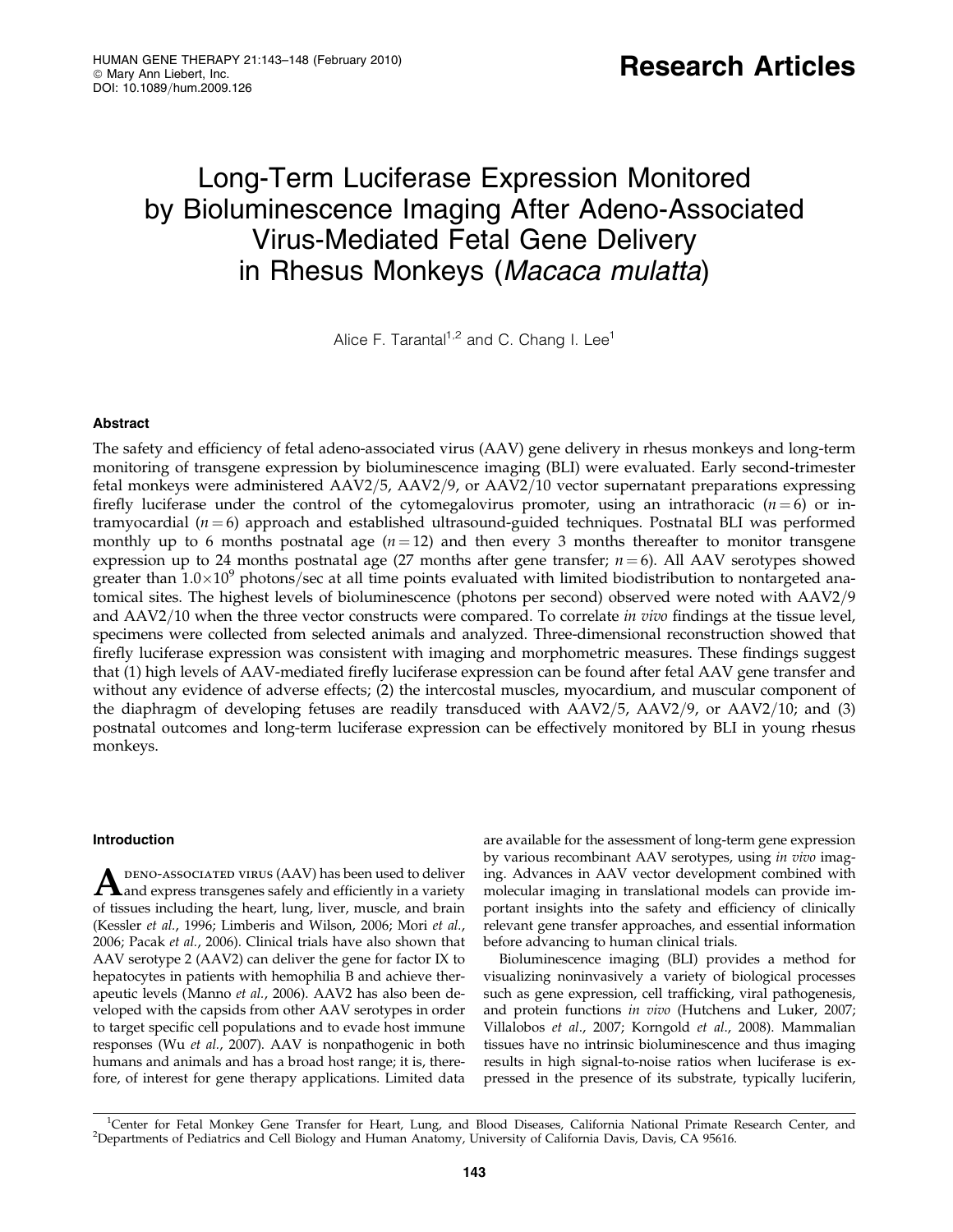in vivo. For example, firefly luciferase produces photons ranging from 530 to 640 nm with a peak wavelength at 560 nm (Contag and Bachmann, 2002). The spectral content above 600 nm, which accounts for approximately 30% of the emission spectrum of firefly luciferase, can transmit through tissues with an approximate 10-fold loss of photon intensity for each centimeter of tissue (Sadikot and Blackwell, 2005). Light transmitted through tissues shows diffuse patterns on the body surface when imaged with a charge-coupled device (CCD) camera. Images acquired by surface-imaging methods have been shown to be highly dependent on depth and the optical properties of tissues overlaying the source signal and can provide poor spatial resolution. Several mathematical models have been developed to overcome these limitations with surface imaging and to estimate the depth of the source signal (Ntziachristos et al., 2000; Contag and Bachmann, 2002; Alexandrakis et al., 2005). These mathematical models have been used to reconstruct bioluminescent images in three dimensions and to provide a quantitative method for analyzing signal intensity (Chaudhari et al., 2005).

BLI has been successfully used in several species including mice, rats, rabbits, and monkeys to monitor transgene expression noninvasively and longitudinally, using both viral and nonviral vectors (Moriyama et al., 2004; Leppanen et al., 2006; Luo et al., 2006; Tarantal et al., 2006). In our prior studies, we showed the safety and efficiency of lentiviral vector-mediated in utero gene transfer and the feasibility of using firefly luciferase to monitor transgene expression postnatally in parallel with positron emission tomography (PET) (Tarantal et al., 2006). In these studies an intraperitoneal (systemic) gene transfer approach was used. In the study described here, we investigated the safety, efficiency, and long-term expression of luciferase after intrathoracic or intramyocardial gene transfer mediated by AAV2/5, AAV2/9, or AAV2/10 to fetal monkeys.

## Materials and Methods

#### Animals

All animal procedures conformed to the requirements of the Animal Welfare Act and protocols were approved before implementation by the Institutional Animal Care and Use Committee at the University of California, Davis (Davis, CA). Normally cycling, adult female rhesus monkeys (Ma*caca mulatta*) ( $n = 12$ ) with a history of prior pregnancy were bred and identified as pregnant according to established methods (Tarantal, 2005). Pregnancy in the rhesus monkey is divided into trimesters by 55-day increments, with 0–55 days of gestation representing the first trimester, 56–110 days of gestation representing the second trimester, and 111–165 days of gestation representing the third trimester (term, 165 $\pm$ 10 days) (Tarantal and Gargosky, 1995). Activities related to animal care (diet, housing) were performed as per California National Primate Research Center standard operating procedures (Davis, CA).

#### Vector administration and fetal monitoring

All fetuses were sonographically assessed to confirm normal growth and development before gene transfer (Tarantal, 2005). The dams were administered ketamine hydrochloride  $(10 \text{ mg/kg})$ , intramuscular) or tiletamine–zolazepam (Telazol,  $5-8$  mg/kg, intramuscular) for these and subsequent ultrasound examinations. On the day of gene transfer, the dams were administered Telazol intramuscularly and aseptically prepared for transabdominal ultrasound-guided fetal gene transfer (Tarantal, 2005). Approximately  $100 \mu l$  of AAV2/5, AAV2/9, or AAV2/10  $(1.0\times10^{12}$  genome copies [GC]; kindly provided by the Penn Vector Core, University of Pennsylvania, Philadelphia, PA) expressing firefly luciferase under the control of the cytomegalovirus (CMV) promoter was injected into fetal monkeys intrathoracically  $(n = 6;$  two each AAV2/5, AAV2/9, or AAV2/10) or into the myocardium  $(n=6;$  two each AAV2/5, AAV2/9, or AAV2/10), using established ultrasound-guided techniques in the early second trimester (approximately 70 days of gestation) (Tarantal et al., 2005). After gene transfer, sonographic measurements of the fetal head (biparietal and occipitofrontal diameters, area, and circumference), abdomen (area and circumference), and limbs (humerus and femur lengths), in addition to gross anatomical evaluations (axial and appendicular skeleton, viscera, membranes, placenta, amniotic fluid volumes), were assessed during gestation, as previously described; all measures were compared with normative growth curves for rhesus monkey fetuses (Tarantal, 2005).

## Postnatal assessments

Newborns were delivered by cesarean section at term  $(160 \pm 2)$  days of gestation) according to standardized protocols (Tarantal et al., 2005, 2006). Cord blood samples (12–15 ml) were collected at birth (complete blood counts [CBCs], clinical chemistry panels, serum, plasma, and peripheral blood mononuclear cells) according to established protocols, and simian Apgar scores and morphometrics (birth weight; crown–rump length; head, chest, and arm circumferences; humerus, femur, hand, and foot lengths; skinfolds) were assessed (Tarantal et al., 2005). Newborns were placed in incubators postdelivery and nursery-reared up through 3 months postnatal age, using standard protocols, and then housed in a juvenile housing environment. Animals were paired with another study animal for the duration of the study. Infant health, food intake, and body weights were recorded daily in the nursery and then on a routine basis (e.g., twice monthly) according to established protocols. Blood samples (3–6 ml, dependent on age) were collected monthly from a peripheral vessel to monitor CBCs and clinical chemistry panels.

#### Postnatal BLI

In vivo BLI for firefly luciferase expression was performed in Telazol-sedated animals immediately after an intravenous injection of p-luciferin (100 mg/kg), monthly up to 6 months postnatal age and then every 3 months thereafter, using a Xenogen IVIS 200 imaging system with Living Image software (Caliper Life Sciences, Hopkinton, MA). Each animal was placed in a light-tight chamber (0.5–10 sec) and whole body images were obtained (four views: ventral–dorsal, dorsal–ventral, right lateral, and left lateral) with quantification performed at each imaging session. Animals  $(n = 6)$ that received the AAV serotypes via the intramyocardial route of administration were imaged up to 6 months postnatal age, with the final imaging session on the day of tissue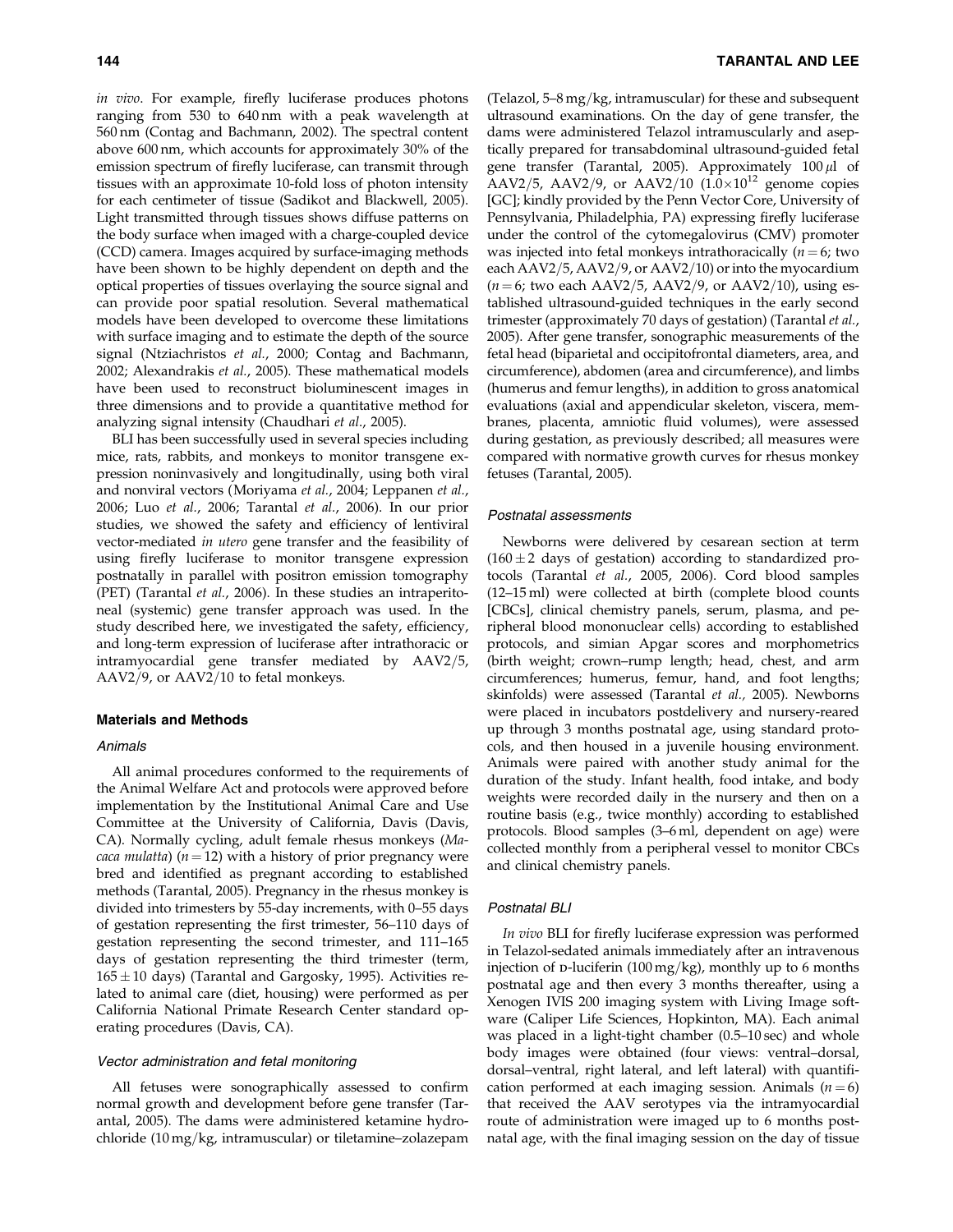



FIG. 1. Postnatal bioluminescence imaging (BLI) after prenatal adeno-associated virus (AAV) administration. Fetal rhesus monkeys were administered AAV2/5 (A–F), AAV2/9 (G–L), or AAV2/10 (M–R) by an intrathoracic ultrasound-guided approach. Three animals are shown (one per group) that were imaged with the Xenogen IVIS 200 imaging system after injecting p-luciferin intravenously (100 mg/kg) at 1 month: (A)  $(1.2\times10^9$  photons/sec), (G)  $(7.2\times10^9$  photons/sec), and (M) (2.4×10<sup>10</sup> photons/sec); 3 months: (B) (1.0×10<sup>9</sup> photons/sec), (H) (1.9×10<sup>10</sup> photons/sec), and (N) (7.0×10<sup>10</sup> photons/sec), 6 months: (C)  $(1.0\times10^9$  photons/sec), (I)  $(1.4\times10^{10}$  photons/sec), and (O)  $(5.9\times10^{10}$  photons/sec); 12 months: (D)  $(1.5\times10^9$ photons/sec), (J) (1.5 $\times10^{10}$  photons/sec), and (P) (5.6 $\times10^{10}$  photons/sec), 18 months: (E) (2.2 $\times10^{9}$  photons/sec), (K) (1.6 $\times10^{10}$ photons/sec), and (Q) (9.2 $\times10^{10}$  photons/sec), and 24 months: (F) (2.7 $\times10^9$  photons/sec), (L) (1.7 $\times10^{10}$  photons/sec), and (R)  $(5.0\times10^{10}$  photons/sec). Injections were performed in the right thorax; imaging indicates no evidence of biodistribution to other anatomical sites.

harvest (6 months postnatal age). Animals ( $n = 6$ ) that received the AAV serotypes via the intrathoracic route of administration were imaged up to 24 months postnatal age (to date). Bioluminescent and photographic images were superimposed, using Living Image 2.50 software (Xenogen). Regions of interest (ROIs) were defined by selecting focal areas of bioluminescence. Total photons/sec/cm<sup>2</sup> (photons/ sec) detected in ROIs were recorded and compared between different animals and time points. For three-dimensional imaging, multispectral bioluminescent images were obtained at 560, 580, 600, and 620 nm. These images used the surface topography and diffuse luminescence imaging tomography (DLIT) algorithm, which is a component of the imaging system (Living Image 3D analysis; Xenogen). The system uses models of photon transport in tissue to localize and quantify photon sources, and then stitches the images obtained at different views together for the three-dimensional result.

## Tissue harvest

As noted previously, animals administered the AAV serotypes via the intramyocardial route were administered

d-luciferin and imaged as described. The depths of anatomic locations presumed to reflect luciferase expression by BLI from the body surface were also measured sonographically with internal calipers for the ultrasound imaging system (Philips HDI 5000 SonoCT; Philips Healthcare, Andover, MA). Animals were euthanized with an overdose of pentobarbital and tissue harvests were performed according to established protocols (Tarantal et al., 2005). The thickness of the skin and thoracic area was measured via ultrasound and in situ, and these measurements were used to assess the degree of attenuation and the accuracy of the three-dimensional reconstructions. Tissues were fixed in 10% buffered formalin and then embedded, sectioned  $(5-6 \mu m)$ , and stained with hematoxylin and eosin (H&E) for routine histopathology.

# **Results**

# **Outcome**

To investigate the feasibility of using bioluminescence to monitor and assess the biodistribution of transgene expression mediated by  $AAV2/5$ ,  $AAV2/9$ , or  $AAV2/10$  noninvasively and in real time, early second-trimester fetal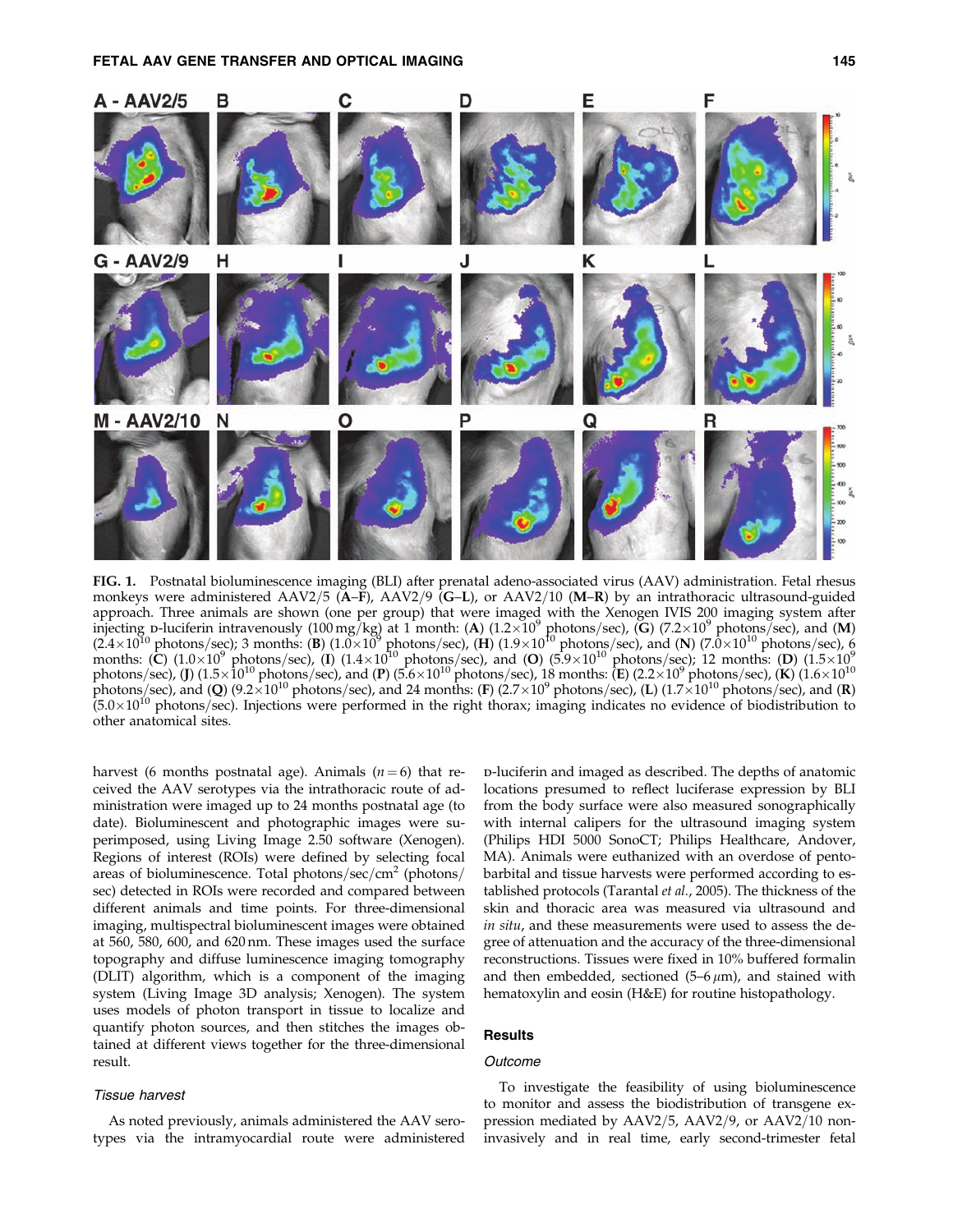

FIG. 2. Postnatal BLI after prenatal intramyocardial AAV administration. Animals administered  $AAV2/5$   $(A-C)$ , AAV2/9 (D–F), and AAV2/10 (G–I) are shown at 1 month: (A)  $(1.3\times10^9 \text{ photons/sec})$ , (D)  $(8.3\times10^{10} \text{ photons/sec})$ , and (G)  $(3.5\times10^9 \text{ photons/sec})$ , 3 months: (B)  $(2.6\times10^9 \text{ photons/sec})$ , (E)  $(1.8\times10^{11} \text{ photons/sec})$ , and  $(H)$   $(6.5\times10^{9} \text{ photons/sec})$ , and 6 months: (C)  $(3.3 \times 10^{9} \text{ photons/sec})$ , (F)  $(2.1 \times 10^{11} \text{ s})$ photons/sec), and (I)  $(1.1\times10^{10} \text{ photons/sec})$  postnatal age.

monkeys were administered AAV supernatant preparations expressing firefly luciferase under the control of the CMV promoter. All prenatal sonographic measures and postnatal assessments of growth and development, including CBCs and clinical chemistry panels, were within normal limits when compared with age-matched and historical controls (data not shown).

# Postnatal BLI

Expression of firefly luciferase was monitored with the Xenogen IVIS 200 imaging system after an intravenous injection of p-luciferin. All animals administered the AAV vector constructs via the intrathoracic approach showed high levels of firefly luciferase expression, which was restricted to the thorax of animals administered  $AAV2/5$  (Fig. 1A–F; range,  $1.0\times10^9$  to  $9.6\times10^9$  photons/sec), AAV2/9 (Fig. 1G–L; range, 7.2 $\times10^9$  to 2.7 $\times10^{10}$  photons/sec), and AAV2/10 (Fig. 1M–R; range,  $2.0\times10^{10}$  to  $9.2\times10^{10}$  photons/sec). No significant differences in the level of transgene expression at all time points evaluated were observed when all animals in all groups were compared.

Infants that received  $AAV2/5$ ,  $AAV2/9$ , or  $AAV2/10$  via the intramyocardial route of administration prenatally also showed high levels of luciferase expression (Fig. 2). Luciferase expression appeared to increase when  $AAV2/9$  (Fig. 2D–F; range,  $1.1\times10^9$  to  $8.3\times10^{10}$  photons/sec) and AAV2/10 (Fig. 2G–I; range,  $3.5 \times 10^9$  to  $1.4 \times 10^{11}$  photons/sec) were used at 3 months postnatal age. At 6 months postnatal age three-dimensional reconstructions were made, using images taken at 560, 580, 600, and 620 nm. Three-dimensional images showed firefly luciferase expression approximately 8 mm below the thoracic surface (Fig. 3A, C, and D), which was similar to measurements obtained by ultrasound imaging (Fig. 3B). In addition to the myocardium, the intercostal muscles and the muscular component of the diaphragm also showed luciferase expression, suggesting vector leak postinjection to these anatomical sites. These data obtained at the tissue level correlated well with the in vivo imaging data. When the levels of photons detected in the intercostal muscles were compared, an approximate 6-fold decline of signal was observed for a depth of 6 mm of tissue. Animals administered  $AAV2/10$ , but not  $AAV2/5$  or  $AAV2/9$ , showed a low level of transgene expression in the myocardium  $(6.2\times10^{7}$  photons/sec) when compared with the muscular component of the diaphragm  $(2.7\times10^8 \text{ photons/sec})$ , and the intercostal muscles  $(6.7\times10^9 \text{ photons/sec}).$ 

#### **Discussion**

Fetal gene transfer in the monkey model has been used to assess the safety and efficiency of lentiviral vector supernatant preparations ( Jimenez et al., 2005; Tarantal et al., 2005, 2006). Prior in utero organ-targeted studies with lentiviral vectors in rhesus monkeys have shown that enhanced green fluorescent protein (EGFP) can be expressed safely and efficiently in specific organ systems without adverse effects, and with limited biodistribution to other sites (Tarantal et al., 2005). Our prior in vivo imaging studies used semiquantitative methods to determine imaging outcomes, although some limitations of these modalities have previously been addressed including tissue attenuation of source signal and the generation of surface-weighted images (Tarantal et al., 2006). The studies described here focused on correlating in vivo findings at the tissue level, and to determine whether there is loss of bioluminescence signals through attenuation from the body surface and overlying tissues. These studies showed good correlations and thus support the *in vivo* imaging outcomes observed.

Spectral content above 600 nm emitted from the firefly luciferase–luciferin reaction has been shown to penetrate through tissues with an approximate 10-fold loss of photon intensity for each centimeter (Sadikot and Blackwell, 2005). Similar to findings in mice (Contag et al., 1995), the bioluminescence signal in monkeys is lost in the tissues intervening between the signal and the CCD camera. We have previously shown that a nearly 50-fold loss of photon intensity can occur when fibroblasts expressing luciferase are placed in a macroencapsulation device and then transplanted subcutaneously in young monkeys (Tarantal et al., 2009). Signal attenuation can, therefore, result in limited information from tissues at greater depths when compared with more superficial structures. Therefore, it may be difficult to interpret bioluminescence data qualitatively and quantitatively if the signal is deep within anatomical structures, particularly in large animals. Bioluminescence tomography attempts to pro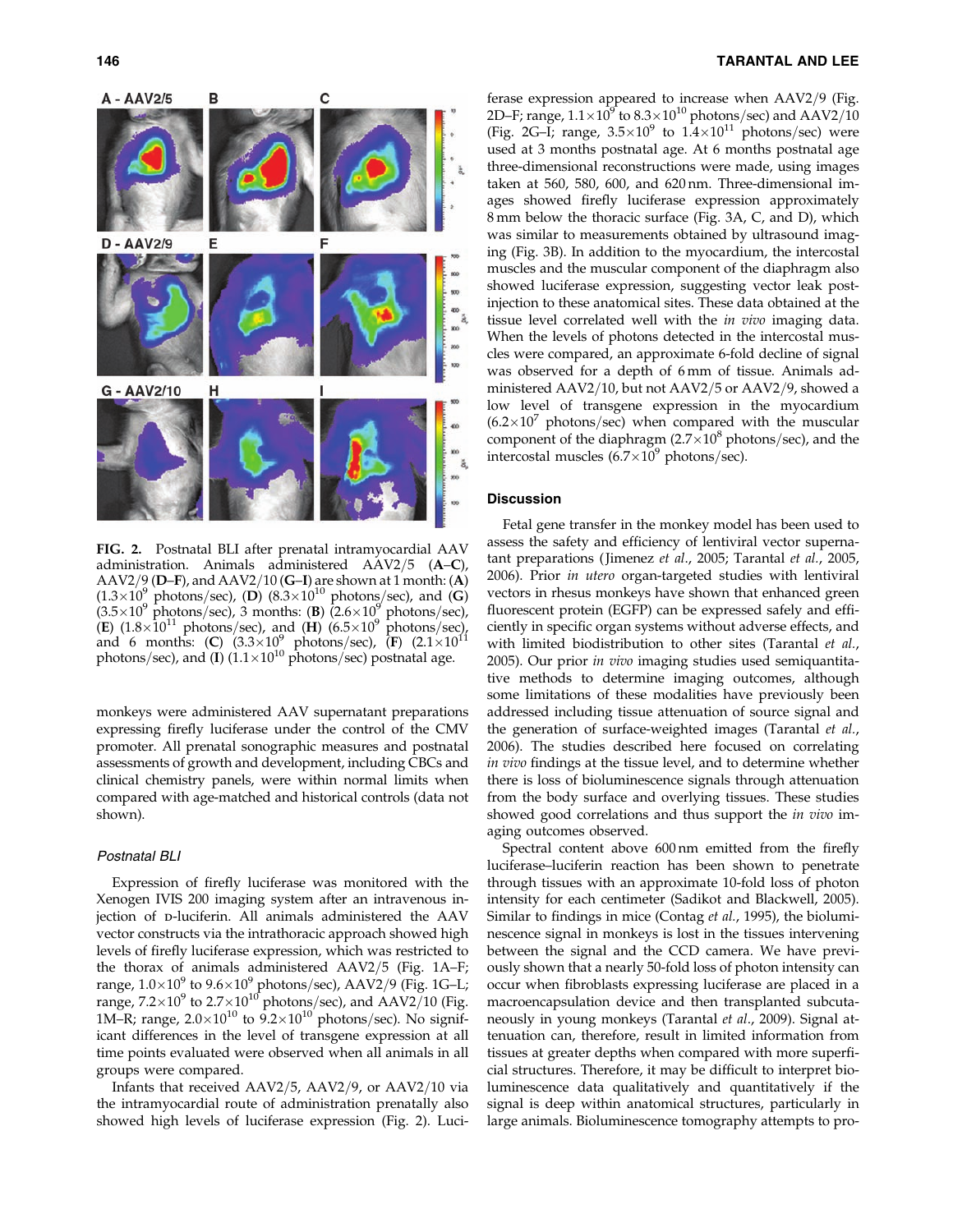FIG. 3. Three-dimensional reconstruction of bioluminescent images. Three-dimensional reconstruction (A) after intramyocardial administration of AAV vector supernatant was performed, using the diffuse luminescence imaging tomography (DLIT) algorithm inherent in the IVIS 200 imaging system (scale,  $10^{12}$  photons/sec [shown in black and red]; green plane, transaxial [C]; blue plane, sagittal [D]). The thoracic surface is represented in white. Colors on the surface represent levels of bioluminescence as shown in Fig. 2. Measurements taken from transaxial (C; bar, 8.0 mm) and sagittal (D; bar, 7.6 mm) sections were compared with measures obtained by ultrasound  $(B; bar, 6.5 mm)$  and showed an approximate 15% margin of error in the localization of source bioluminescence.



vide more information on the subject than surface-weighted images, as it can estimate, within some limitations, the depth and intensity of signals detected on the surface of the subject. A study on the accuracy of bioluminescence tomography reconstruction, using numerical and physical phantoms, has revealed approximately 15% error in bioluminescence intensity when compared with the actual measurements (Cong et al., 2005). In the study described here, the site of firefly luciferase expression shown by bioluminescence threedimensional tomography was consistently found within the thoracic cavity and was confirmed at the tissue level. Depending on the signal intensity at the source, it is possible that BLI may not be completely accurate for quantifying signals deeper than approximately 1.5–2 cm from the surface of young rhesus monkeys.

AAV2/5, AAV2/9, and AAV2/10 were all shown to be highly efficient in the delivery and long-term expression of firefly luciferase, with transgene expression approximately 100-fold higher than when using a dual-fusion HIV-1-derived lentiviral vector after intraperitoneal administration (Tarantal et al., 2006). It is important to note that a greater quantity of infectious particles was used in the AAV study and the route of administration differed, which could account for these differences. Importantly, none of the animals administered AAV2/5, AAV2/9, or AAV2/10 showed a significant decline in the level of transgene expression, which contrasts with findings in some animals when lentiviral vectors were administered via an intrapulmonary route (Tarantal et al., 2006; A.F. Tarantal, unpublished observations). Because the CMV promoter was included in these studies, silencing is not a likely explanation. The increase in luciferase expression observed in monkeys administered  $AAV2/9$  and  $AAV2/10$ could be related to cell proliferation with growth and maturation. It is important to note that no abnormalities or adverse events were observed in any of the animals in these studies (at present approximately 3 years after vector administration) or in other studies in which similar vector constructs were evaluated by *in vivo* imaging, and monitored for several years after fetal delivery (A.F. Tarantal, unpublished data). If sufficiently early in gestation, fetal gene transfer offers the possibility of eliminating disease as well as the potential for immune responses to transgene products and/or components of the vector(s). The long-term expression of luciferase shown in this study supports this concept, although immune responses were not directly assessed.

This study indicates the usefulness of  $AAV2/5$ ,  $AAV2/9$ , and AAV2/10 in transferring and expressing high levels of luciferase under the control of the CMV promoter in rhesus monkeys, for sustained periods of time. This study further supports the use of BLI to monitor transgene expression in young nonhuman primates, to assess different vector constructs simultaneously and over time, and to provide unique insights that may not be detectable by biopsy or tissue harvest. Although there are some limitations with BLI, this technique provides an efficient and noninvasive method to monitor the expression of reporter genes in vivo with virtually no background noise.

#### Acknowledgments

The authors thank the animal care and clinical laboratory staff at the California National Primate Research Center (CNPRC) for expert technical assistance, Drs. James Wilson and Julie Johnston (Penn Vector Core) for generously providing the AAV vectors, and Dr. Simon Cherry for review of the manuscript. These studies were supported by the National Heart, Lung, and Blood Institute (NHLBI) Center for Fetal Monkey Gene Transfer for Heart, Lung, and Blood